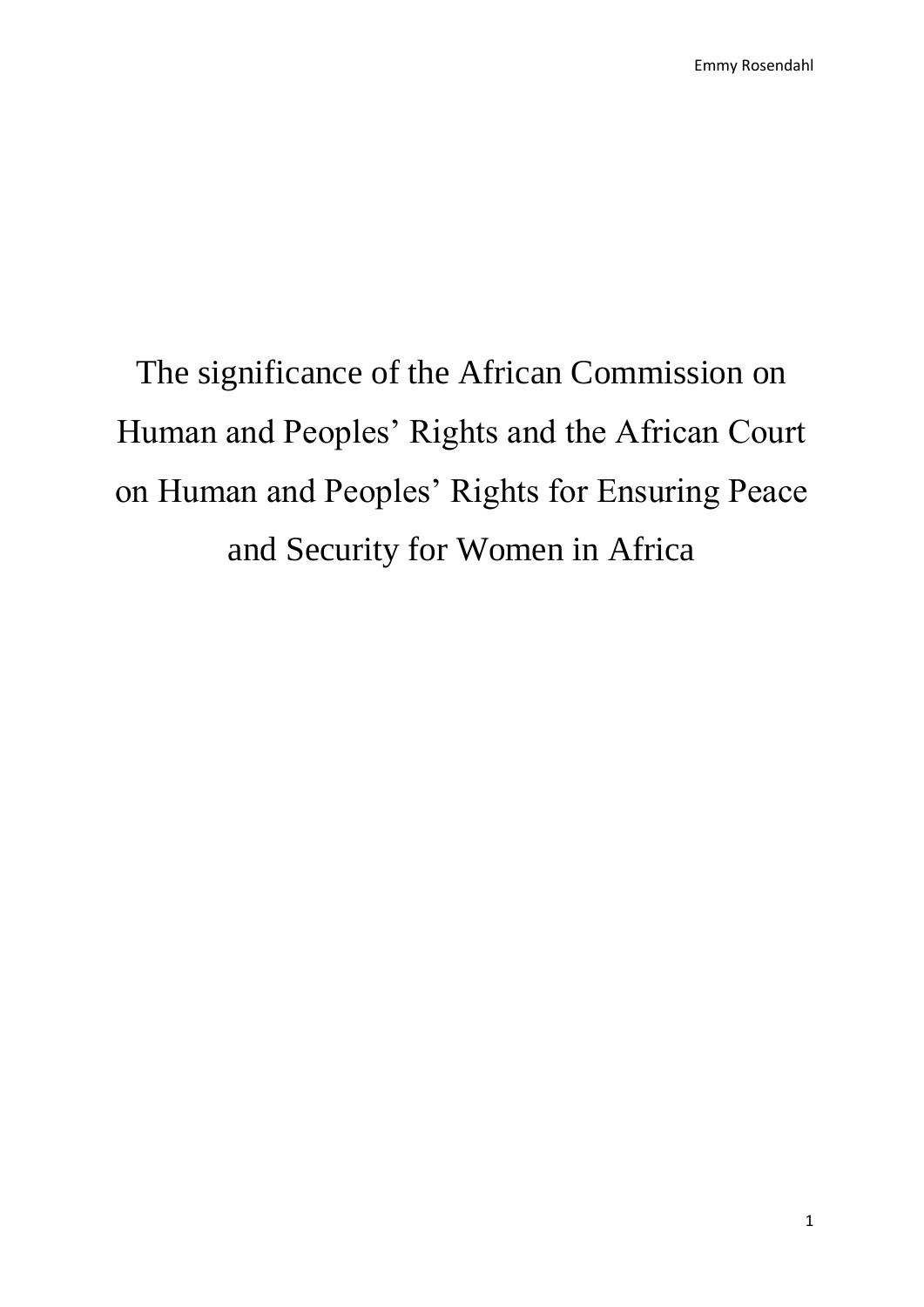# Contents

# <span id="page-1-0"></span>1. Introduction

# <span id="page-1-1"></span>1.1 Choice of subject

Women and girls have often been viewed as to have a lower status than men in African societies. They are victims of forced marriages, virginity tests and genital mutilation, among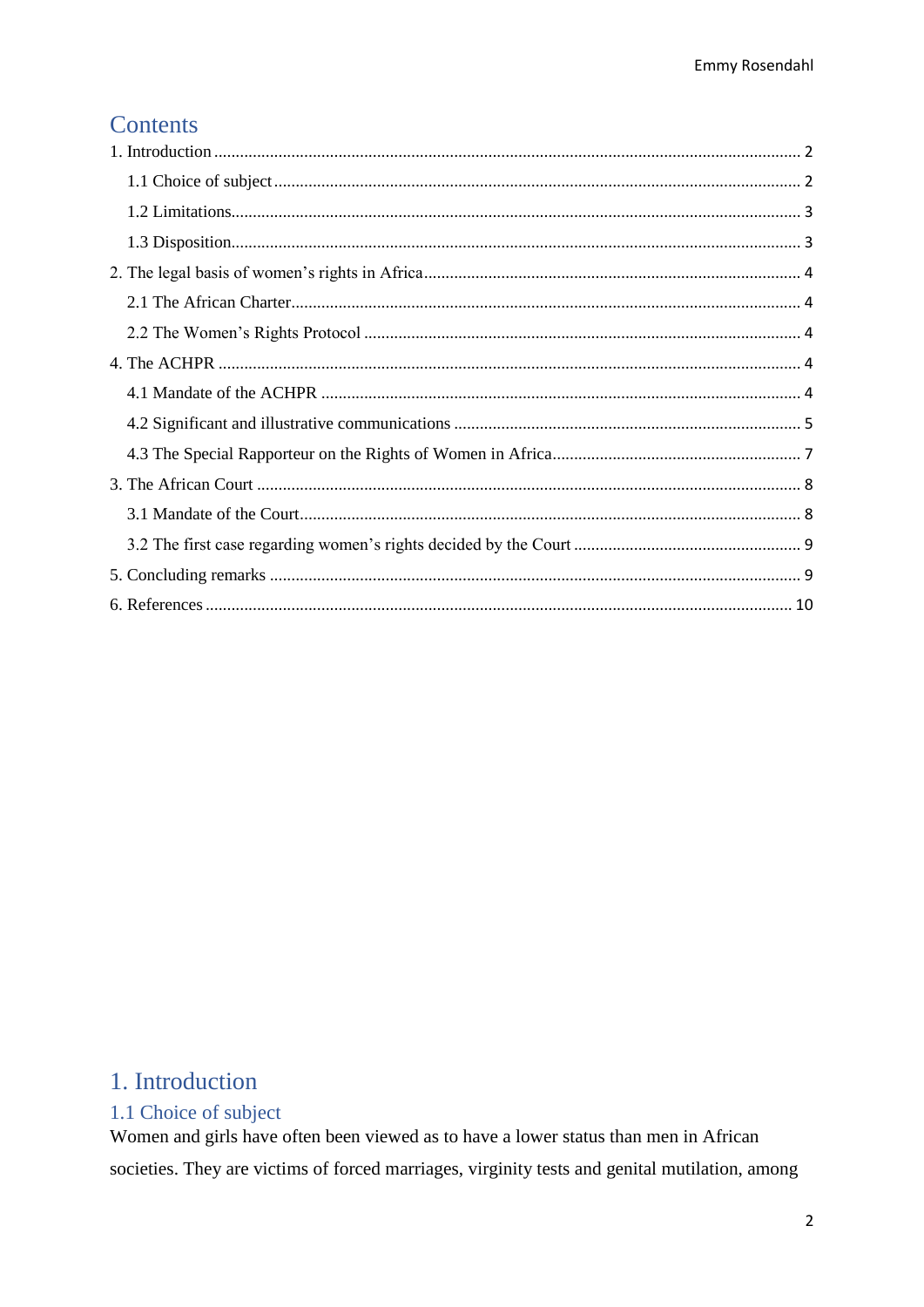other human rights violations.<sup>1</sup> Traditions and customs are in cases used to legitimize the oppression of women, which can be a difficult obstacle to overcome. 2

 Several international instruments, such as the African Charter on Human and Peoples Rights (the African Charter) and the Protocol to the African Charter on Human and People's Rights on the Rights of Women (the Women's Rights Protocol) have been introduced with the aim of improving the situation for women in Africa. But for this type of legislation to be meaningful, there needs to be monitoring institutions which contributes to transforming the law into action. A major way of doing this is through the interpretation and application by judicial bodies. Studies suggest that rulings by these types of institutions can result in "significant, domestic, human rights policy change, consequently supporting the rule of law."<sup>3</sup> In Africa, this responsibility lies mainly on the African Commission on Human and Peoples Rights (the ACHPR) and the African Court on Human and Peoples' Rights (the African Court.) This paper aims to investigate what significance these two institutions have in safeguarding the peace and security of women in Africa.

### <span id="page-2-0"></span>1.2 Limitations

The inter-relations and set-up of the African Human Rights system is rather complicated and not entirely relevant to the issue at hand. Due to this, there won't be any discussion of the relationship between the ACHPR and the African Court in any closer detail.<sup>4</sup> In addition to that, only the African Charter and the Women's Rights protocol will be mentioned as the legal basis of women's rights in Africa, despite there being other international legislation that is also relevant.<sup>5</sup> The reason for this is largely due to space limitation. The mentioned legal instruments also cover all the major human rights of women in Africa, meaning that the exclusion of other documents should not affect the findings of this essay in any serious way. Focusing on the African Charter, the Women's Rights protocol and the findings of the two monitoring institutions, allows for a more in-depth evaluation and discussion.

# <span id="page-2-1"></span>1.3 Disposition

The paper begins with a brief review of the legal basis of women's rights in Africa. This is done to give the reader an understanding of which rights the ACHPR and the African Court are supposed to safeguard. After this, the mandate and activities of the ACHPR and the African Court are discussed separately to evaluate each of their contributions in the area of

**.** 

<sup>&</sup>lt;sup>1</sup> UNHR, UN Women and African Union, p. 19, 33, 37.

<sup>2</sup> Ssenyonjo, p. 179.

<sup>3</sup> Rudman, p. 322.

<sup>4</sup> For more information on this issue, see Rudman p. 328-329.

 $<sup>5</sup>$  For example, the Convention on the Elimination of All Forms of Discrimination against Women.</sup>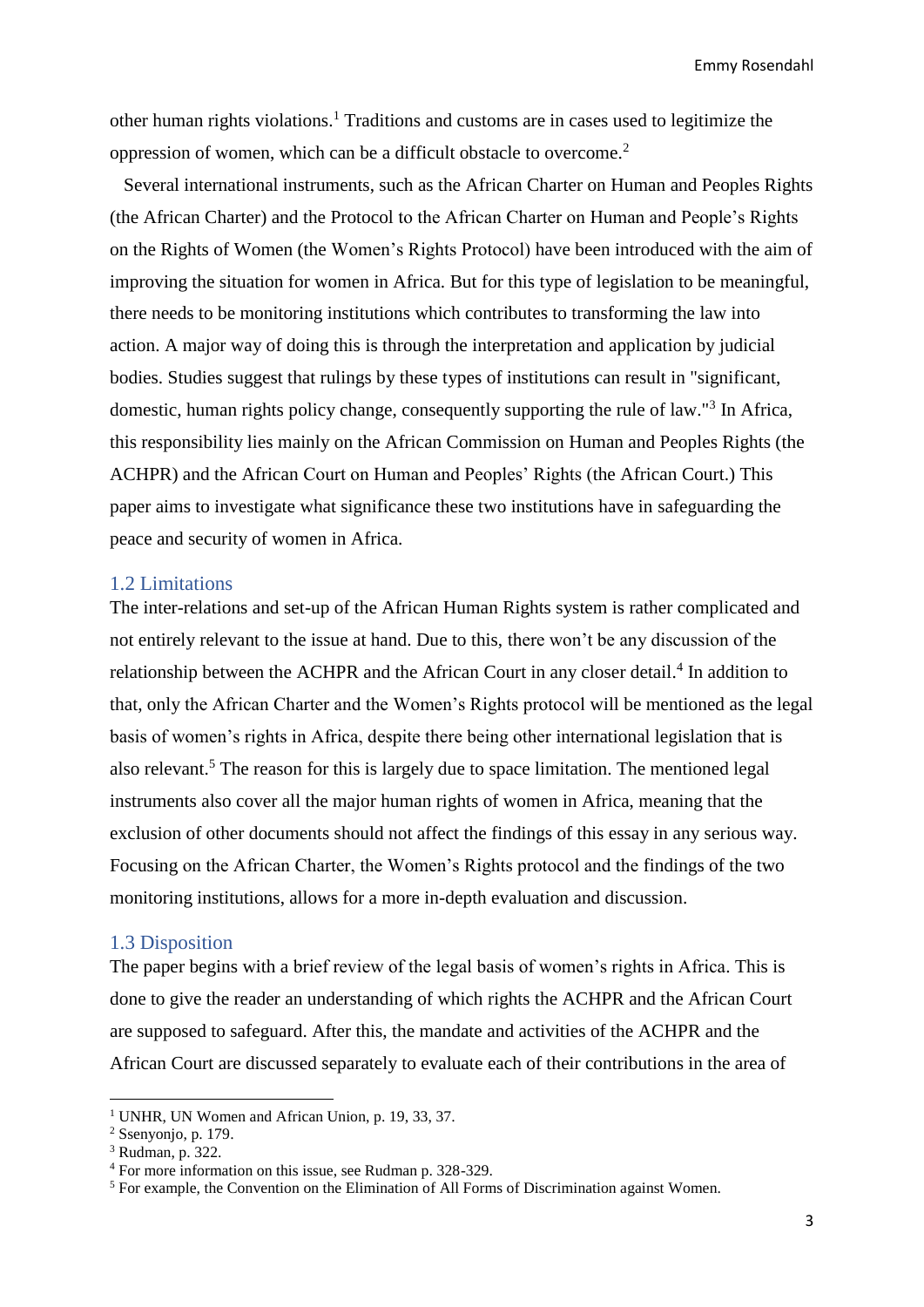women's rights. Finally, some concluding remarks are given regarding the situation of peace and security of women in Africa.

# <span id="page-3-0"></span>2. The legal basis of women's rights in Africa

# <span id="page-3-1"></span>2.1 The African Charter

The African Charter was adopted in 1981 and came into force in 1986. Its provisions are legally binding and it has been ratified by 54 states.<sup>6</sup> The African Charter contains a general non-discrimination provision in article 2, a provision regarding equality before and in protection of the law in article 3, and a provision prescribing the elimination of every discrimination of women in article 18(3).

### <span id="page-3-2"></span>2.2 The Women's Rights Protocol

The Women's Rights Protocol was adopted in 2003 and came into force in 2005, established under article 66 of the African Charter. The addition of the Women's Rights Protocol was motivated by desire to strengthen women's rights in Africa and to introduce more comprehensive provisions to protect these rights. <sup>7</sup> To date, the protocol has been signed by 52 states and ratified by 40 states.<sup>8</sup>

 The Women's Rights Protocol covers a wide range of areas, reaching from the abolition of forced marriage in article 6 to the rights to inheritance in article 21. Perhaps the most progressive right covered by the protocol is the right to abortion in certain cases, as is outlined in article 14. States that are parties to the protocol are required, in accordance with article 26 of the Women's Rights protocol and article 62 of the African Charter, to submit periodic reports every two years, detailing what measures they have been taken to implement the provisions of the protocol.

# <span id="page-3-3"></span>4. The ACHPR

## <span id="page-3-4"></span>4.1 Mandate of the ACHPR

The ACHPR was established in 1987 – only a year after the African Charter came in force - in accordance with article 30 of the African Charter. It receives its mandate from article 45 in the African Charter and is charged with the responsibility to protect and interpret the Charter's provisions, to promote human rights and "any other task entrusted to it by the Assembly of Heads of State and Government." In alignment with article 45.1.a, the ACHPR can give its recommendations to African governments if the case arises. This means that it's free to do so

<sup>6</sup> ACHPR, Ratification table for the African Charter.

<sup>7</sup> Van Eerdewijk et al, p. 79.

<sup>8</sup> Van Eerdewijk et al. p. 72.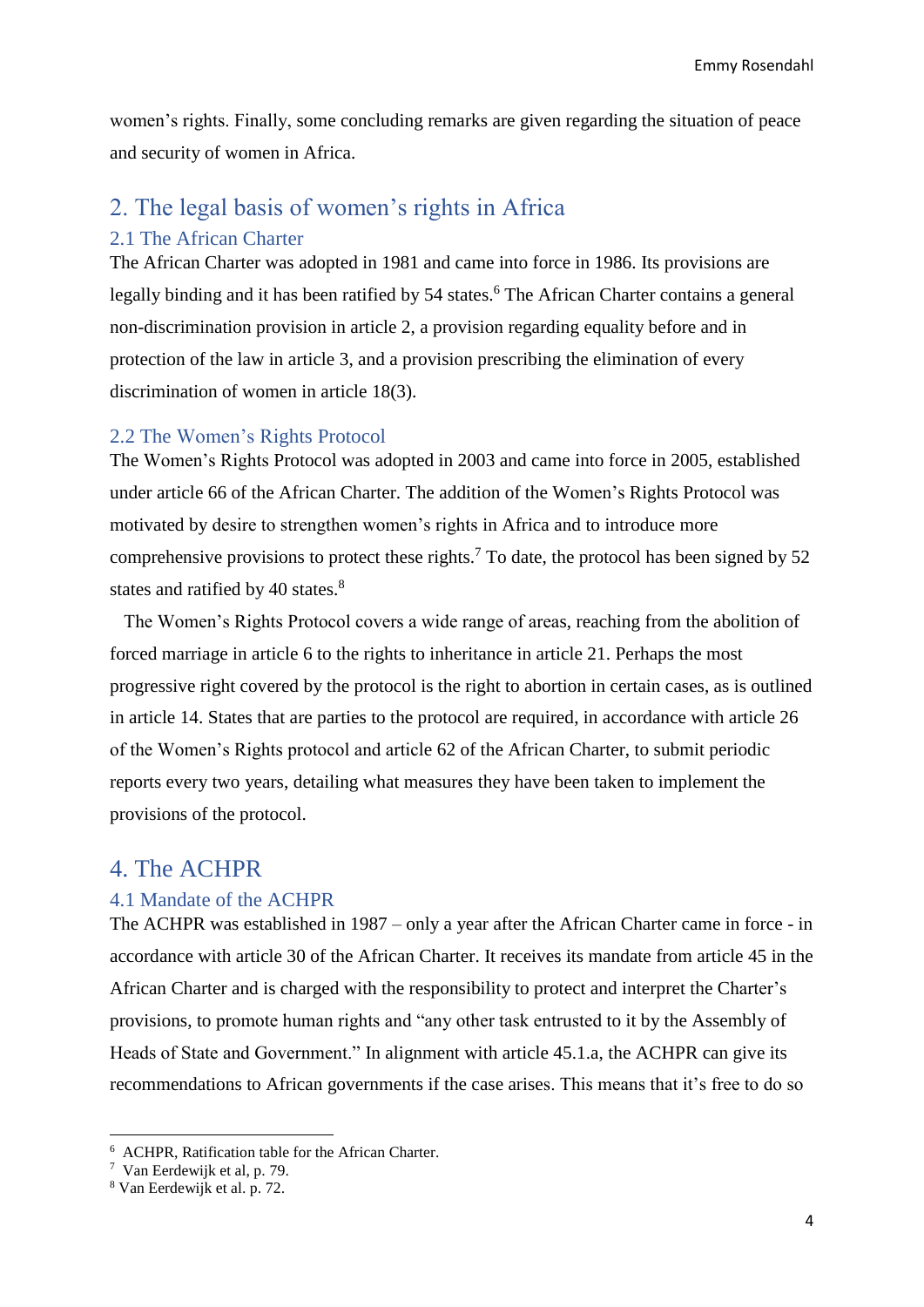when it sees fit and doesn't have to wait for any complaint to be made.<sup>9</sup> This interpretation of the Charter has also been clarified by the Commission itself in *Legal Resources Foundation v. Zambia*, where the Commission argued its right to give its view on legal problems concerning human rights. $10$ 

 In accordance with articles 47-59 of the ACHPR, the ACHPR is given the mandate to both receive and consider communications between states and, to some degree, individuals and organizations. <sup>11</sup> It is unclear whether the decisions by the Commission in these communications are to be considered legally binding or not.<sup>12</sup>

#### <span id="page-4-0"></span>4.2 Significant and illustrative communications

The ACHPR has been criticized for trivializing the issue of rape and sexual violence towards women, by not paying it enough attention or contextualizing the violations.<sup>13</sup> Often in its communications, the Commission has deferred from elaborating on the topic and only discussed it in a summarized manner. A few examples of this will be presented.

 In *Malawi African Association v Mauritania*, the ACHPR referred to women in one passage as being "simply raped." <sup>14</sup> While the Commission stated that rape did constitute a violation of the rights guaranteed under the African Charter, it didn't mention or discuss the issue any further than that.

 Another case, *DRC v. Burundi, Rwanda and Uganda*, concerned, inter alia, the issue of soldiers with HIV being given the mission to rape Congolese women and girls, to inflict them with the virus. There was multiple evidence of the rapes having taken place, including a report by Human Rights Watch.<sup>15</sup> Once again, the ACHPR said that the actions amounted to serious human rights violations but did not investigate it any further.

 The Commission yet again referred to the suffering of women in a rather undetailed manner in *Zimbabwe Human Rights NGO Forum v Zimbabwe*, where the Commission simply stated that "women and children were tortured and there were cases of rape."<sup>16</sup> This vague statement left out the fact that some of the women in question were prominent political activists and that the torture and rape might have been used as a punishment for this.<sup>17</sup>

Another case, *Doebbler v Sudan* concerned the arrest of eight women in Sudan for having

<sup>9</sup> Österdahl, p. 17.

<sup>&</sup>lt;sup>10</sup> Legal Resources Foundation v Zambia, para. 57.

 $11$  Rules of Procedure of the African Commission on Human and Peoples' Rights of 2010, rule 93.

<sup>12</sup> Murray, p. 52-54.

<sup>13</sup> Rudman, p. 332–333.

<sup>14</sup> Legal Resources Foundation v Zambia, para. 20.

<sup>&</sup>lt;sup>15</sup> Human Rights Watch, p. 56 among others.

<sup>16</sup> Zimbabwe Human Rights NGO Forum v Zimbabwe, para. 5.

<sup>17</sup> Rudman, p. 337.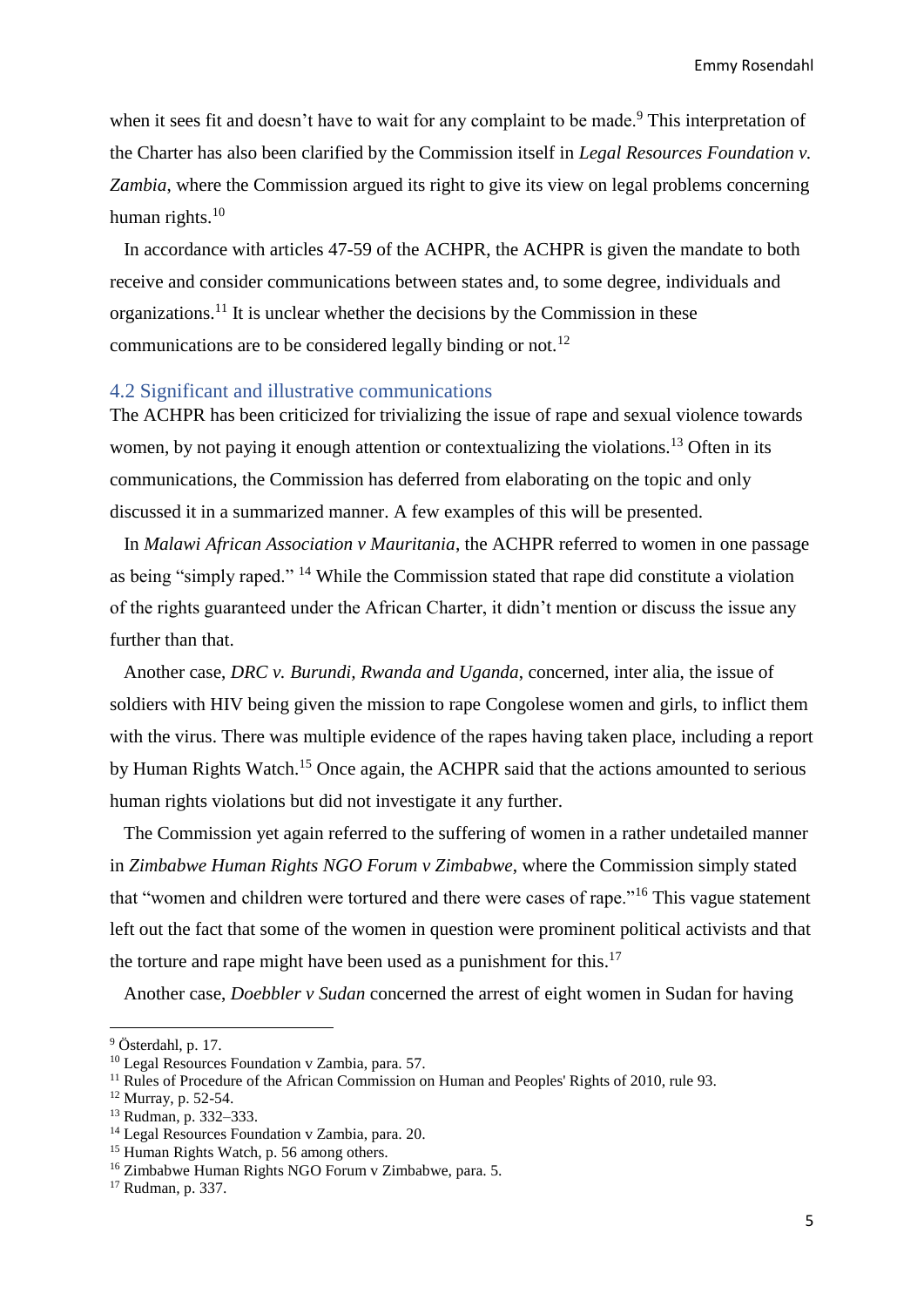violated the state's Criminal Code by acting immorally. The accused had done things such as wear trousers and dance with men.<sup>18</sup> The punishment for this amounted to 25-40 public lashes each by a plastic whip and wire.<sup>19</sup> The ACHPR received criticism for not classifying the punishment as discriminatory, since the men involved had not received similar punishment. It was also criticized for not discussing whether the actions themselves should even constitute a crime, or what effects the influence of Sharia law on the legal system of Sudan might have for the rights of women living in the state. $20$ 

 After studying the above cases, it's hard to dismiss the critique that has been directed towards the ACHPR. It's clear that serious human rights violations directed at women mainly rape - could have been taken more seriously. The ACHPR rarely seems to elaborate on the violations or spend effort investigating the underlying causes of these. In the Commissions defense, this might partly be due to a lack of resources, as the ACHPR has been known to be underfunded. 21

 It is, however, difficult to understand why the Commission has chosen to not mention neither the Women's Rights Protocol or other relevant instruments, such as the CEDAW, in some of its communications.<sup>22</sup> The ACHPR would have been able to make use of article 60 of the African Charter, which allows it to draw inspiration from other international human rights instruments.

 In contrast to the previous cases, *COHRE v Sudan* can be mentioned. The case concerned a long conflict in the Darfur region, during which the state of Sudan committed several human rights violations, including rape, towards suspected agitators.<sup>23</sup> The Commission sent a Special Mission to the region, which gathered personal stories from some of the affected women. The sharing of experiences added a deeper layer to the violations, as the women spoke about consequences of the rapes, such as unwanted pregnancies and not being able to report the offense to the police.<sup>24</sup> By investigating the violations more thoroughly, it was possible to gather more information. which in turn could've be used to act upon. This gives the opportunity for a more constructive outcome than what the mere mention that violations has taken place offers.

Even though the Women's Rights Protocol has now existed for some time, there has to date

**.** 

<sup>18</sup> Doebbler v Sudan, para. 5.

<sup>19</sup> Doebbler v Sudan, para. 30.

<sup>20</sup> Rudman, p. 339–340.

<sup>21</sup> Okafor, p. 72.

<sup>22</sup> Rudman, p. 332.

<sup>&</sup>lt;sup>23</sup> COHRE v Sudan, para. 178.

<sup>24</sup> COHRE v Sudan, para. 151.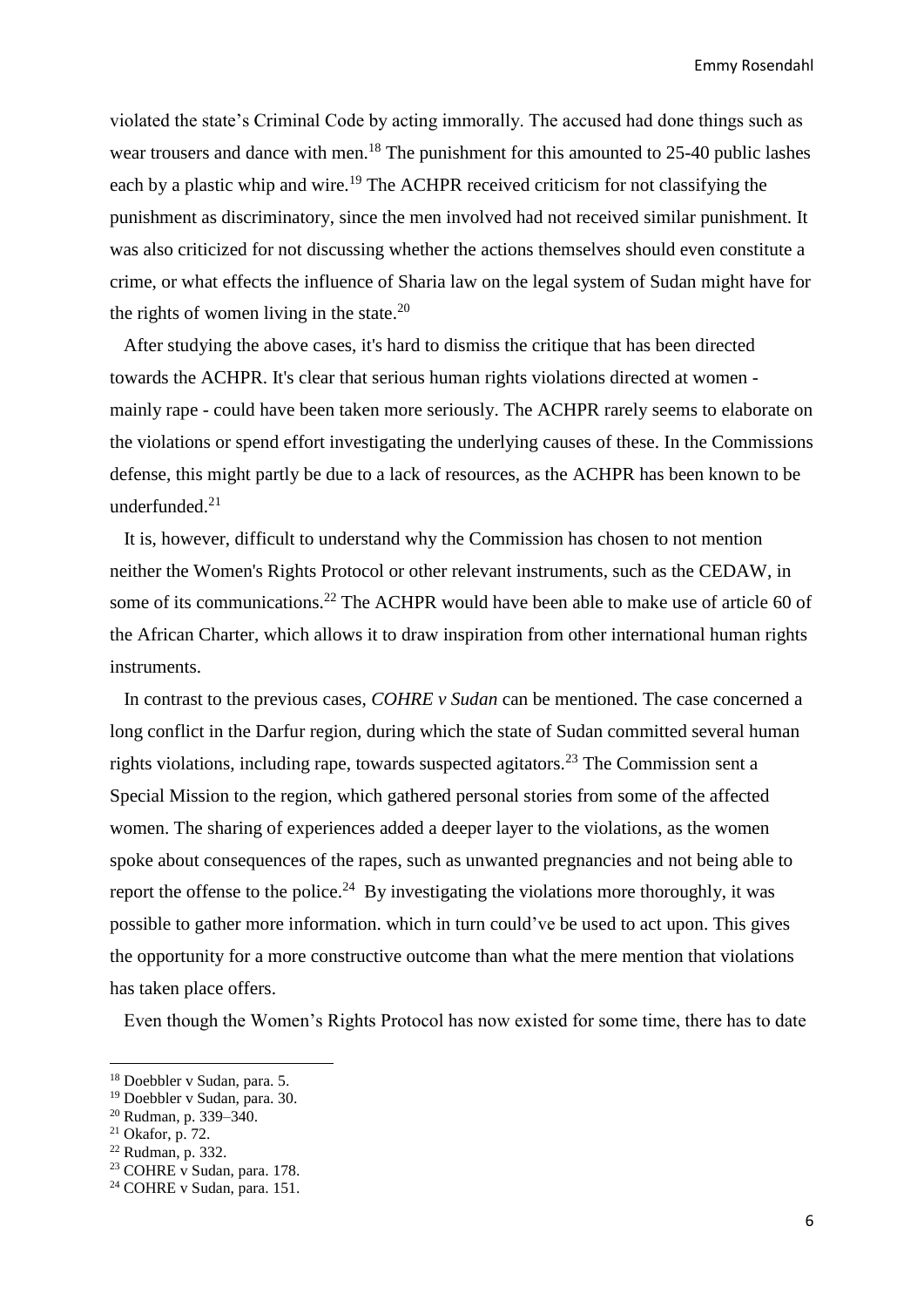only been one case where the ACHPR has directly engaged with women's rights: *EIPR v Egypt.*<sup>25</sup> The case concerns four female journalists being beaten, sexually assaulted and intimidated during a demonstration regarding the referendum to amend Egypt's constitution.<sup>26</sup> In the case, the Commission does make mention of several legal instruments, including the Women's Rights Protocol, though it had not yet been ratified by Egypt.<sup>27</sup> It concluded that the women had been discriminated against under article 2, since the acts had been perpetrated towards them on the basis of their gender.<sup>28</sup> The ACHPR further stated that the violence perpetrated towards men and women tend to differ. In this case the violations had, inter alia, consisted of verbal abuse such as referring to the women as "sluts" and "whores", which was considered gender-specific language. There was also the fact that the assailants had targeted the victim's private parts and breasts and intimidated them with allegations of prostitution.<sup>29</sup> The the ACHPR concluded this type of differential treatment of the gender amounted to discrimination under 18(3), since there wasn't any valid reason which could excuse it.

 The case affirms that sexual violence towards women can constitute discrimination under the African Charter. This might give incentive to women and NGO's championing their cause to approach the ACHPR with complaints. However, though the communication was finalized in 2011, there's yet to be any new case decided on by the ACHPR with similar characteristics. Regardless, the case is significant in its establishment of under which circumstances sexual violence can be considered discriminatory towards women.

# <span id="page-6-0"></span>4.3 The Special Rapporteur on the Rights of Women in Africa

In 1999, 12 years after its establishment, the ACHPR adopted a resolution on the appointment of a Special Rapporteur on the Rights of Women in Africa (the Rapporteur.)<sup>30</sup> The mandate of the Rapporteur includes following up the implementation of the African Charter and the Women's Rights Protocol. The establishment of such a Rapporteur constitutes a way of keeping the issue of women's rights alive and visible.<sup>31</sup> The Rapporteur regularly releases intersession activity reports, which showcases that the Rapporteur is actively working towards the realization of women's rights through the participation in various forums.<sup>32</sup> It's therefor safe to say that the implementation of the Rapporteur has been a significant contribution to

<sup>25</sup> Rudman, p. 340.

 $26$  EIPR v Egypt, para. 3 and 4.

<sup>&</sup>lt;sup>27</sup> EIPR v Egypt, para.  $120-123$ .

 $28$  EIPR v Egypt, para. 139.

 $29$  EIPR v Egypt, para. 143–144.

<sup>30</sup> Resolution ACHPR/res.38 (XXV) 99 on the appointment of a Special Rapporteur on the Rights of Women in Africa.

<sup>31</sup> Murray, p. 73.

 $32$  See, for example, Asugabor, Intersession Report for the  $60<sup>th</sup>$  Ordinary Session of the ACHPR, 2017.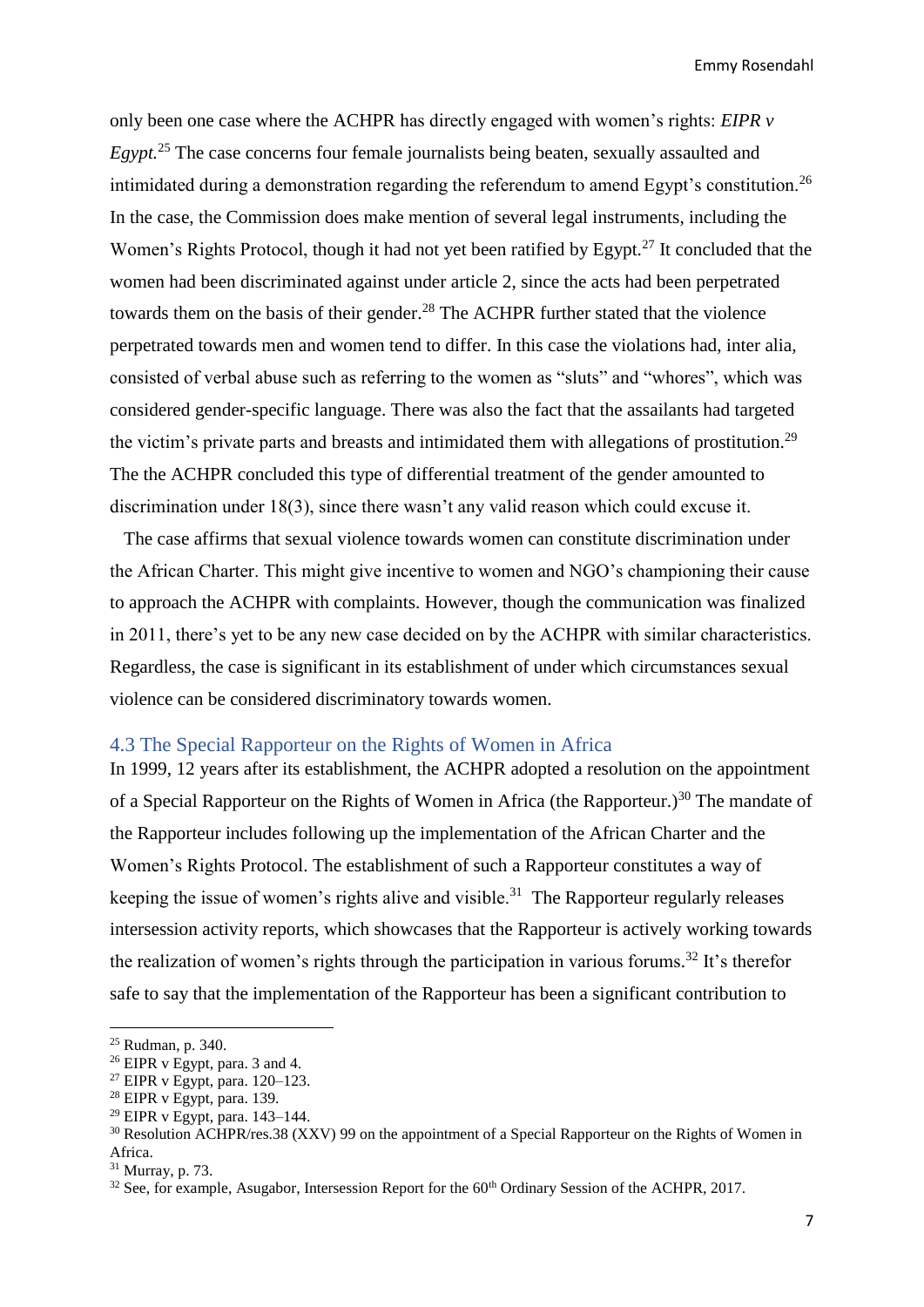highlighting women's human rights in Africa.

 A returning theme of the reports is the encouragement to states which hasn't yet ratified the Women's Rights Protocol to do so. In a report from 2009, the Rapporteur criticized how slowly some of the rights following from the protocol were implemented, as well as the lack of periodic reports submitted by the member states.<sup>33</sup> In an intersession report from 2010, the rapporteur comments that despite increased efforts by member states, women are still struggling with poverty, illiteracy, abuse and discrimination.<sup>34</sup>

 On the International Women's Day in 2019, the Rapporteur released a statement where she discussed the status of women in Africa. Despite efforts having been made to improve women's situation in the region, she pointed out that the progress of women's rights has been slow and that their human rights are consistently being violated.<sup>35</sup>

# <span id="page-7-0"></span>3. The African Court

#### <span id="page-7-1"></span>3.1 Mandate of the Court

1

According to article 2 of the Protocol to the African Charter on Human and Peoples' Rights on the Establishment of the African Court on Human and Peoples' Rights (the African Court Protocol), the role of the court is to complement the ACHPR's protective mandate. Article 3 lays out the jurisdiction of the court, which covers all submitted cases and disputes regarding how the Charter, its protocols or "any other relevant Human Right's instrument", which has been ratified by the concerned State, should be interpreted and applied. The court can also give advisory opinions upon request, in line with article 4.

 The rulings by the Courts are binding, according to article 30. Every member State needs to submit a report each year, explaining its work for the previous year, following article 31. More specifically, the report needs to detail cases where the state hasn't complied with the Court's judgement. This type of follow-up mechanism might put pressure on states to implement decisions by the Court. It might also encourage understanding on the Court's side, since it allows it to hear reasons as to why their rulings aren't honored.

 According to article 27 of the Women's Rights Protocol, the African Court is also trusted with the authority to interpret the application and implementation of the protocol.

<sup>&</sup>lt;sup>33</sup> Soyata, Intersession Report for the 45<sup>th</sup> Ordinary Session of the ACHPR, para. 60 and 62. 2009.

<sup>&</sup>lt;sup>34</sup> Soyata, Intersession Report for the 48<sup>th</sup> Ordinary Session of the ACHPR, para. 34. 2010.

<sup>&</sup>lt;sup>35</sup> Asuagbor, Statement on the Occasion of the International Women's Day.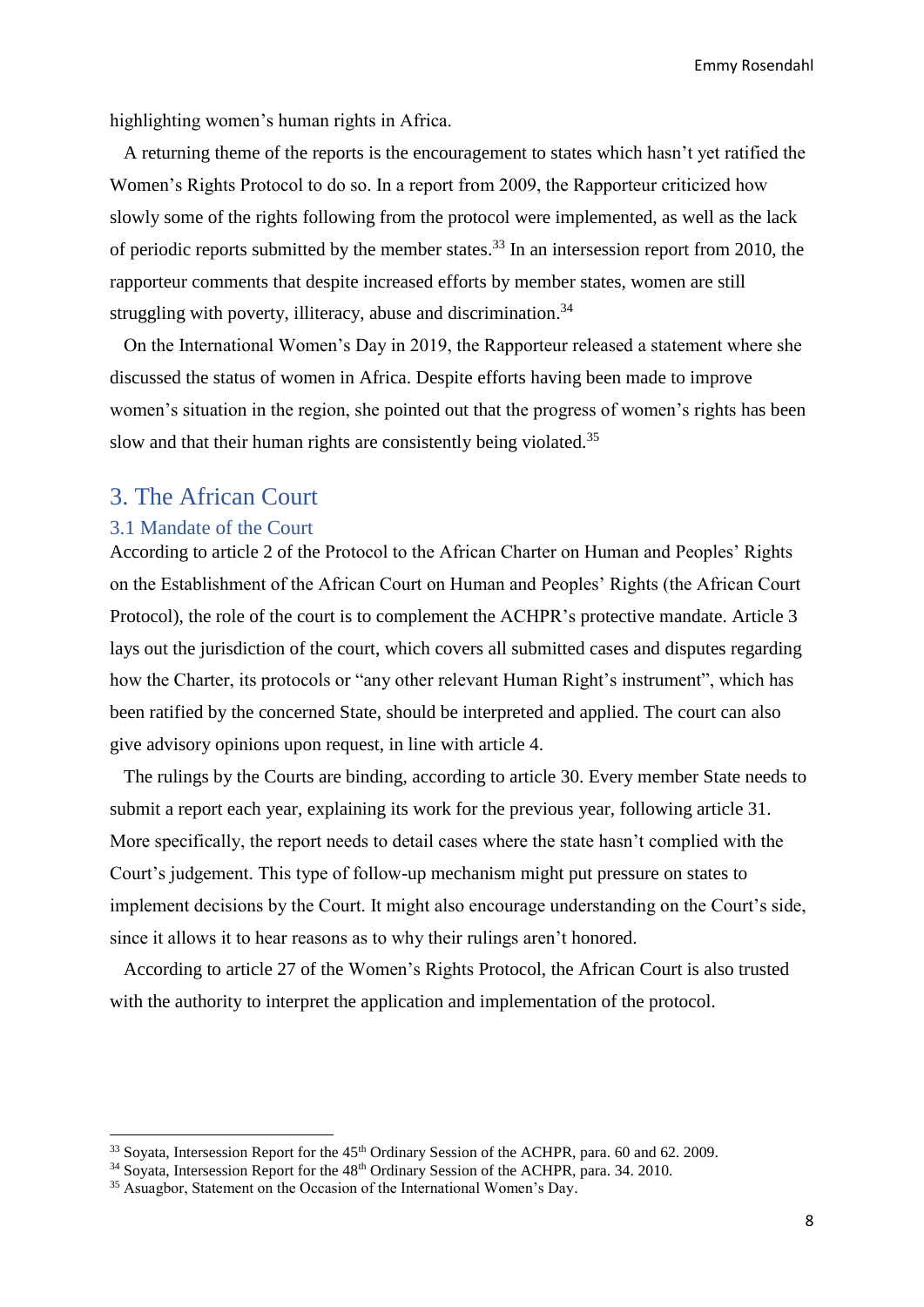# <span id="page-8-0"></span>3.2 The first case regarding women's rights decided by the Court

Looking through the cases which have been finalized by the court, it's apparent that a vast majority of the applicants are male.<sup>36</sup> The judgement in *ADPF and IHRDA v Mali* was issued in 2018 and constitutes the first – and currently only – case where the African Court has ruled on a violation of women's rights under international law.

 The case concerns the introduction of the Persons and Family Code in Mali, as a codification of family and individual rights. The law received a lot of backlash from Islamic organizations and was amended to cater to these complaints, which resulted in the legislation being in violation of women's human rights.<sup>37</sup> The African Court concluded that it was the responsibility of the state to guarantee compliance with the provisions laid out in, inter alia, the African Charter and the Women's Rights Protocol.<sup>38</sup> Furthermore, the court ruled that the state had to amend the legislation in question that was in violations of international human rights.<sup>39</sup>

 The case constitutes a landmark decision, but it remains to be seen whether the ruling will have any practical effects. In accordance with the reporting procedure, Mali will need to submit a report regarding the measures it has taken to uphold the court's decision before May 2020.<sup>40</sup> Concerns have been raised that the implementation of the ruling might be resisted by the same Islamic forces that opposed the original codification. $41$  As with most international treaties, the lack of an enforcement mechanism might prove problematic. On the other hand, the ruling can be used as a form of justification by the Mali government towards its own people as to why it must revise the law. If the decision of the court in ADPF and IHRDA v Mali is honored, this has serious implications for the rights of women living under discriminatory legislation.

# <span id="page-8-1"></span>5. Concluding remarks

Women in Africa have a lot of rights on paper, and the amount of states which have ratified the African Charter and the Women's Rights Protocol indicates a will to work towards women's liberation. But if these rights are not realized in the real world, the instruments become little more than virtue signaling. A state can point at its ratification of the Charter and the protocol as a sign of their concern for women's rights, while conveniently leave out the

 $\overline{\phantom{a}}$ 

<sup>36</sup> ACHPR, Finalized cased by the African Court

<sup>37</sup> ADPF and IHRDA v Mali, para. 5-7.

<sup>38</sup> ADPF and IHRDA v Mali, para. 78, 155 and 125 among others.

<sup>39</sup> ADPF and IHRDA v Mali, para. 135.

<sup>40</sup> African Court, Activity Report, p. 37.

<sup>41</sup> Banens, African Court Issues its First Judgement on Women's Rights.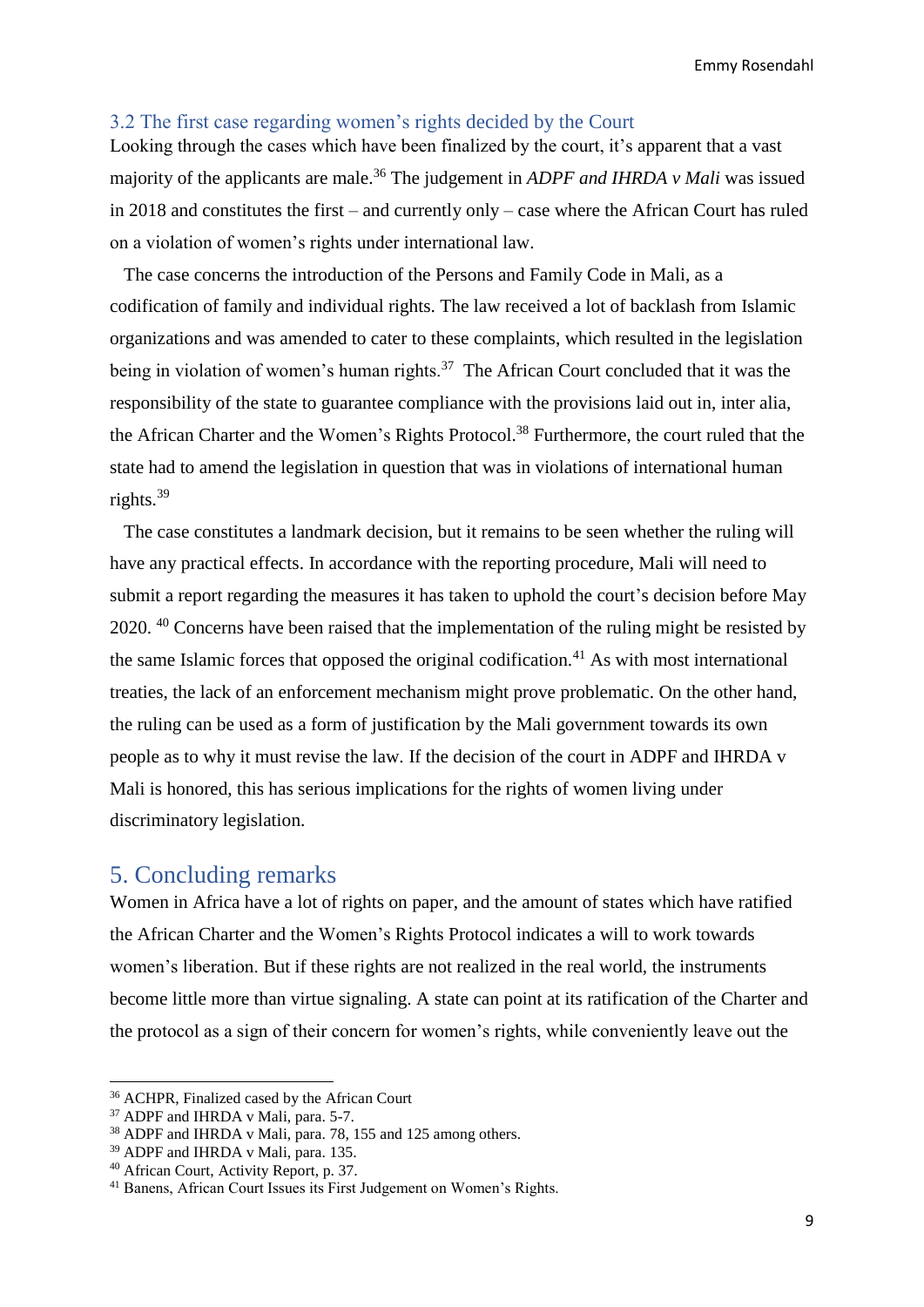lack of any actual implementation. As can be seen from the statements by the Rapporteur, progress is slow and women continue to suffer various human rights violations, despite the ratification of several international legal instruments to their benefit. Due to this, it's clear that the AACHPR and the African Court, as the protectors and promoters of the human rights of women, play a significant role in the realization of African women's rights.

Unfortunately, neither of these institutions have involved themselves too much in the rights of women. While the ACHPR has been more active, it has often addressed human rights violations directed at women in a rather dismissive manner in its communications. Voices have been raised against the lack of progress of the realization of women's rights on the continent, and the Women's Rights protocol has been criticized for having a weak monitoring and evaluation system.<sup>42</sup> It has been argued that ACHPR is too occupied with trying to solve other types of human rights violations to have time to properly focus on women's rights.<sup>43</sup> It can further be noted that the Commission has discussed issues specific to women in only ten communications since 1996, out of over 400 finalized communications in total.<sup>44</sup> This suggests that there is some merit to the claim that the ACHPR doesn't -for whatever reason – involved itself in women's rights issues to the degree that might be desirable.

 It is, however, worth noting that the appointment of and the work performed by the Special Rapporteur has constituted commendable efforts to improve the situation of women in Africa. The Rapporteur does an important job by bringing attention to violations directed towards women and participating in activities to prevent the continuation of these.

 All in all, it's undeniable that the ACHPR and the African Court have contributed to the peace and security of women in Africa, albeit not to the degree that they might have been able to. Hopefully the newer cases we've seen, both from the Commission and the court, is the beginning of a more positive development. In the following years, it will be interesting to see whether more cases regarding violations of women's human's rights will surface and how these will be handled by the ACHPR and the Court.

# <span id="page-9-0"></span>6. References

*Case law*

<sup>42</sup> Budoo, Next Steps to Getting Africa's Protocol on Women's Rights Implemented.

<sup>43</sup> Banda, p. 74.

<sup>44</sup> Rudman, p. 331.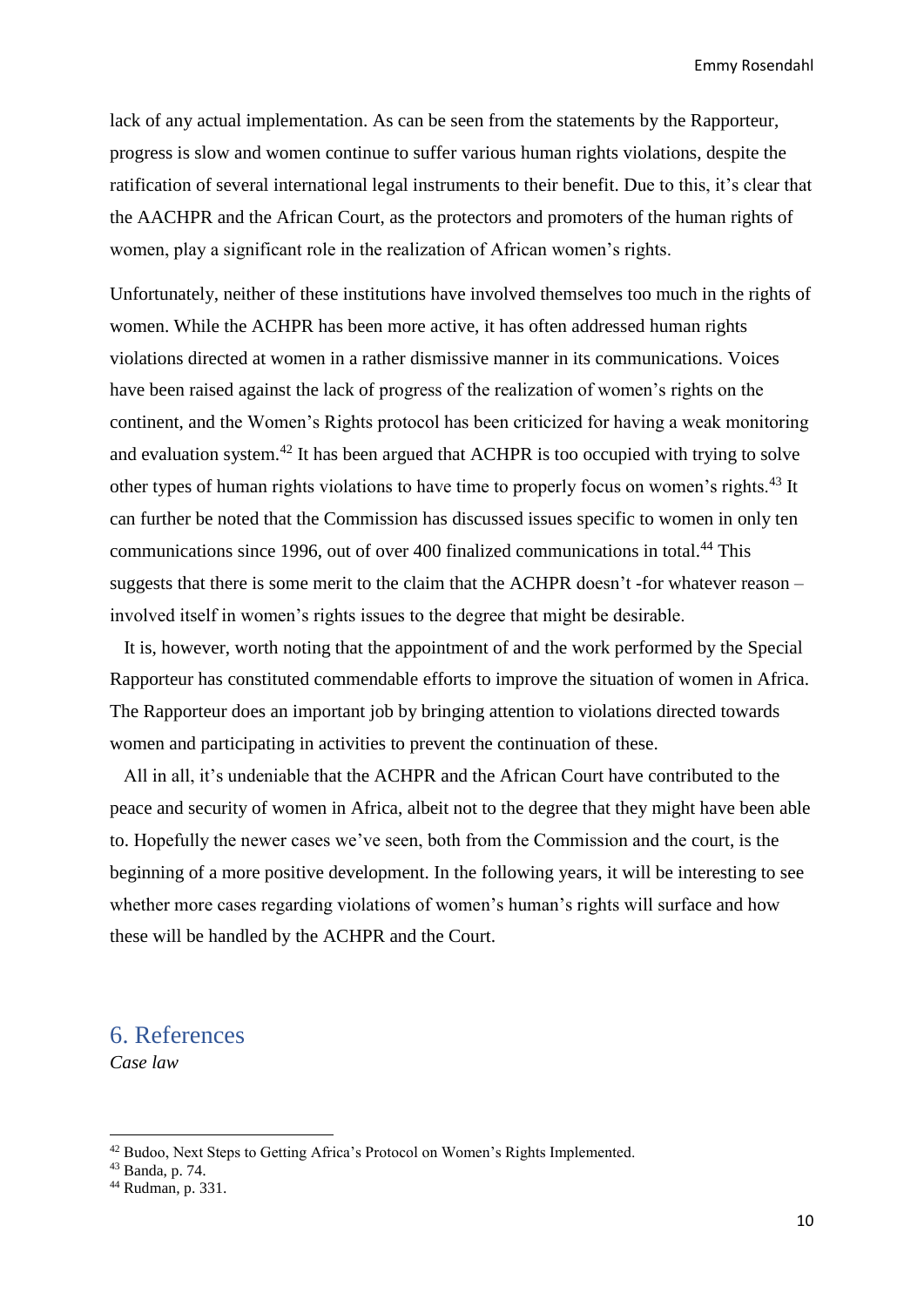Legal Resources Foundation v. Zambia - Case 211/98, decided at the 29th Ordinary Session of the African Commission, 23 April- 7 May 2001

Association Pour le Progrès et la Défense Des Droits Des Femmes Maliennes (APDF) and the Institute for Human Rights and Development in Africa (IHRDA) v. Republic of Mali (2018)

# *ACHPR Communications*

Zimbabwe Human Rights NGO Forum v Zimbabwe (Communication No. 245/2002) [2006] ACHPR 73; (25 May 2006)

Doebbler v Sudan (Communication No. 235/2000) [2009] ACHPR 103; (25 November 2009)

Sudan Human Rights Organisation & Centre on Housing Rights and Evictions (COHRE) / Sudan (Communication No. 279/03-296/05) [2009]

Egyptian Initiative for Personal Rights (EIPR) and INTERIGHTS v Egypt (Communication No. 323/06) [2006]

## *Literature*

Murray Rachel, *The Implementation of the Findings of the African Commission on Human and Peoples' Rights* (2015) Cambridge University Press, Cambridge

Okafor Obiora Chinedu*, The African Human Rights System - Activist Forces and International Institutions* (2007) Cambridge University Press, Cambridge

Ssenyonjo Manisuli, *Human Rights of Women in Africa: A Prerequisite for Human Security, (*2010) Ademola Abass (ed.), Protecting Human Security in Africa, Oxford University Press, New York

Österdahl Inger, *Implementing Human Rights in Africa - The African Commission on Human and Peoples' Rights and Individual Communications* (2002) IUTUS Förlag, Uppsala

## *Articles*

Banda F., *Blazing a trail: The African Protocol on Women's Rights comes into force* (2006) 50 Journal of African Law

Banens Alice, *African Court Issues its First Judgement on Womens Rights* (2018) IntLawGrrls: [https://ilg2.org/2018/09/13/african-court-issues-its-first-judgment-on-womens](https://ilg2.org/2018/09/13/african-court-issues-its-first-judgment-on-womens-rights/)[rights/](https://ilg2.org/2018/09/13/african-court-issues-its-first-judgment-on-womens-rights/) (accessed 2019-08-09)